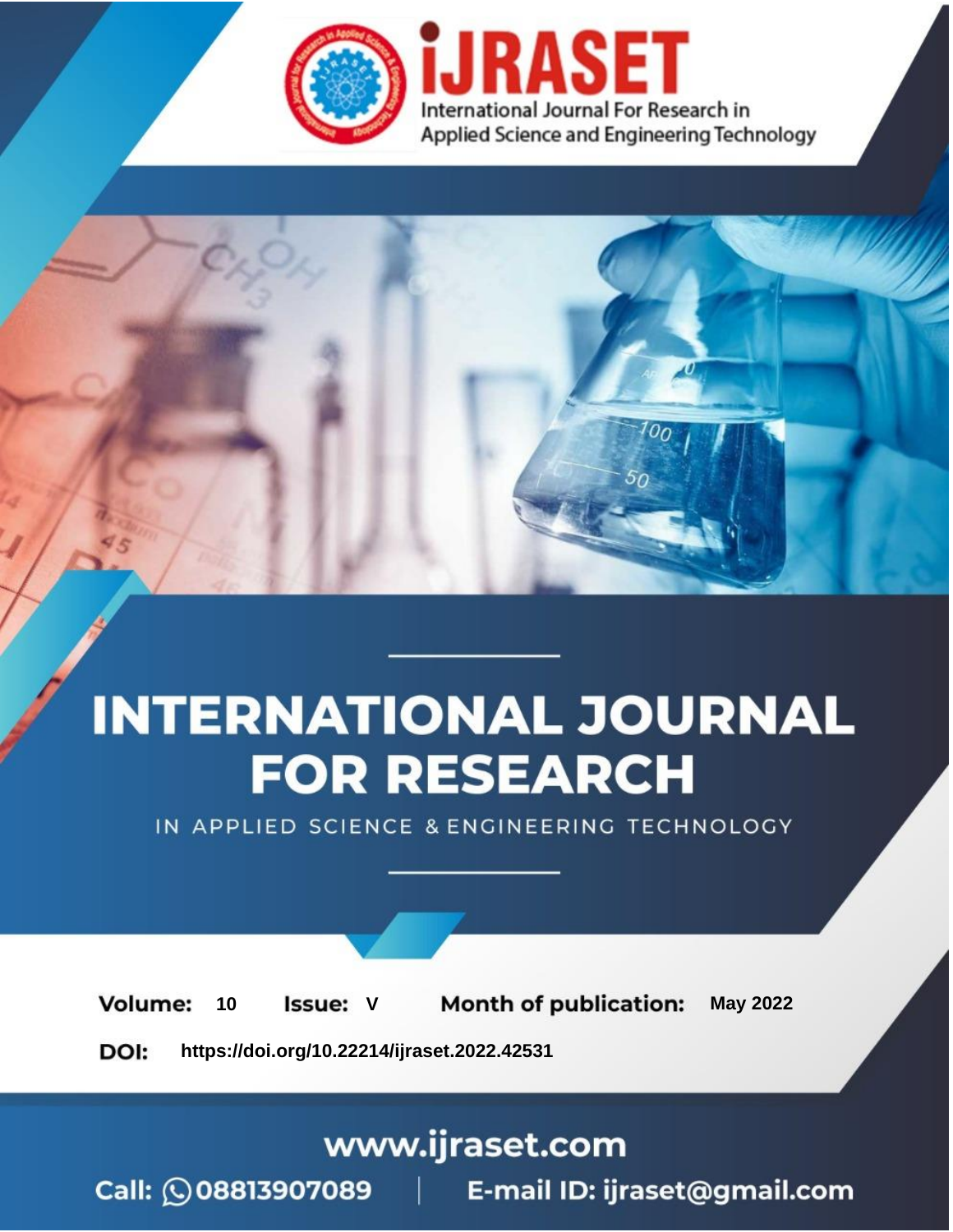

International Journal for Research in Applied Science & Engineering Technology (IJRASET**)**  *ISSN: 2321-9653; IC Value: 45.98; SJ Impact Factor: 7.538 Volume 10 Issue V May 2022- Available at www.ijraset.com*

### **Wheel Operated Fertilizer Sprayer**

Nishkarsh Koche<sup>1</sup>, Mayuresh Deshmukh<sup>2</sup>, Abhijit Shrivastav<sup>3</sup>, Noman Kha<sup>4</sup>, Prof. Kapish T Dhalkulkar<sup>5</sup> *1, 2, 3, 4, 5Mechanical Engineering Department, Drgitr, SGBAU Amravati*

*Abstract: Different kinds of insecticides sprayer are available in India. As India is a land of agriculture which comprises of* small and rich farmers. Small scale farmers are very interested in manually level operated knapsack sprayer because of its *versatility, costand design. Spraying is an important operation to be performed by the farmers to protect the cultivated crops from insects, pests, funguses and diseases in which various insecticides, pesticides, fungicides and nutrients are sprayed on crops. So this gadgets which we called wheel operated fertilizer sprayer can be operated manually for spreading granular* materials in farms especially for solid fertilizers likeurea. When the vehicle is pushed, motion is transferred form rear axle wheels *whichthrough sprocket and chain mechanism which in turn rotates second sprocketconnected to a shaft having screw conveyor at both the ends. This rotation of screw conveyor will discharge the fertilizer which is supplied through a hopper acting a storage tank.*

*Keywords: Fertilizer Sprayer Wheel operated Trolley, Slider crank mechanism, CompressionChamber, Chain and sprocket.*

#### **I. INTRODUCTION**

As India is a agriculture country, around 66% of population depends upon agriculture. However, its contribution to GDP is now around one sixth, it provides 58% of Indian work fAorce. As spraying is an important operation in agriculture. Therefore the application of liquid fertilizers, insecticides, herbicides and pesticides are done with the aid of sprayers. The benefits of using sprayers for chemical application includes, capability of applying at the desired level, case to operate, littleor zero maintenance, enhancement of uniform distribution of the contents.

The current backpack sprayer haslot of limitation and it required more energyto operate. So the aim of developing such a concept is primarily because ofpreventing 3 major drawbacks of the pump being used currently firstly, the farmer has to carry the entire weight of the pesticide spraying pump on his shoulder; secondly, he has to continuously use his one hand to pump using the handle; thirdly,reduction in spraying time. All these factors have been taken care of in this project along with being cost effective, light in weight and good in strength.

The pump already available with the farmer can be directly used in this mechanism. The handle of the sprayer will be mechanically operated through the rotation shaft of the wheel of the cart using an efficient mechanism. This will resultinto the reciprocating motion of the piston and now just have to push the cart and thewhole mechanism will be operated with case. This will be a case of pure mechanicalAutomation.

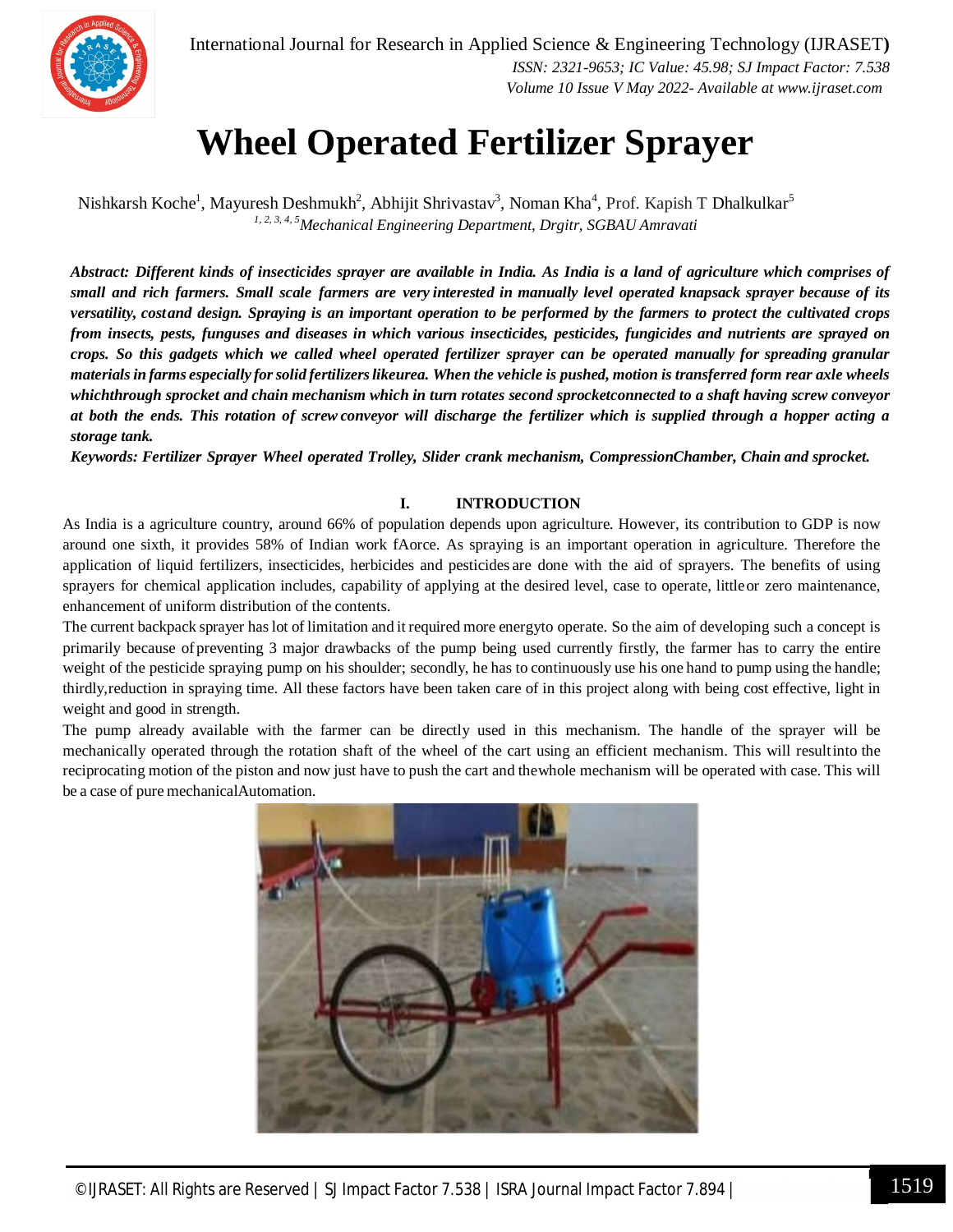

#### **II. LIST OF ATOMS USED**

| S1. No.        | of<br>Name    | Material used | Material specification     |
|----------------|---------------|---------------|----------------------------|
|                | component     |               |                            |
|                | Frame         | M.S           | durable,<br>Cheap,<br>good |
|                |               |               | strength                   |
| 2              | Tank          | plastic       | Light in weight durable    |
| 3              | <b>Nozzle</b> | plastic       | Traditional sprayer        |
| $\overline{4}$ | Pump          | Steel         | Pressuring Liquid          |
| 5              | Wheel         | Steel         | Durable in weight          |
| 6              | Type          | Rubber        | For friction purpose       |
| 7              | Sprocket      | steel         | Power transmission         |

#### **III. APPLICATION**

- *1)* Its major use in agriculture to spray fertilizer.
- *2)* In city and urban area, it can use for spraying water on lawn.It may be exercise device at morning during utilize in lawn. Use from spray chemical Pesticide in plants in farm.
- *3)* It is use for spray painting in industry
- *4)* It is use for spray water in garden on the plants.
- *5)* It is use for transfer water from one place to its nearer place.
- *6)* For the insecticides application to control insect pests on crops and instores, houses, kitchen, poultry farm burns etc.

#### **IV. ADVANTAGES**

- *1*) It does not require any kind of non-renewable energy is mechanical, electricalenergy.
- *2)* It reduces the fatigue of operator during the operation.
- *3)* It increases the efficiency of operator
- *4)* It can cover more area of land during spray.
- *5)* It can adjust the height of spray by using adjustable
- *6)* Its cost is less than electrically and solar operated pump.

#### **V. DISADVANTAGES**

- *1)* In irregular area of land, it can difficult to operate.
- *2)* In rainy days in muddy environment it is difficult to operate.
- *3)* For irregular crops this pump is difficult to work.
- *4)* The flow is not uniform, so we have to fit a bottle at both ends.
- *5)* The flow is very less & Can't be used for high flow operation.

#### **VI. CONCLUSION**

No design is ever perfect for all the time; design needs to be changed as per the needs and wants of users. Inputs for new product development and or design improvements are obtained from the user's feedback and product evaluation with respect to user requirements. The major outcome from this effort of new product development is concluded below:

- *1)* Working prototype of the mobile pesticide sprayer was designed and developed.
- *2)* The pesticide sprayer reduces back ache and shoulder pain while using the product.
- *3)* The cost of the product can be brought down if mass production can be considered. The product can spray pesticide over multiple rows of plants in one pass there by reducing manual effort.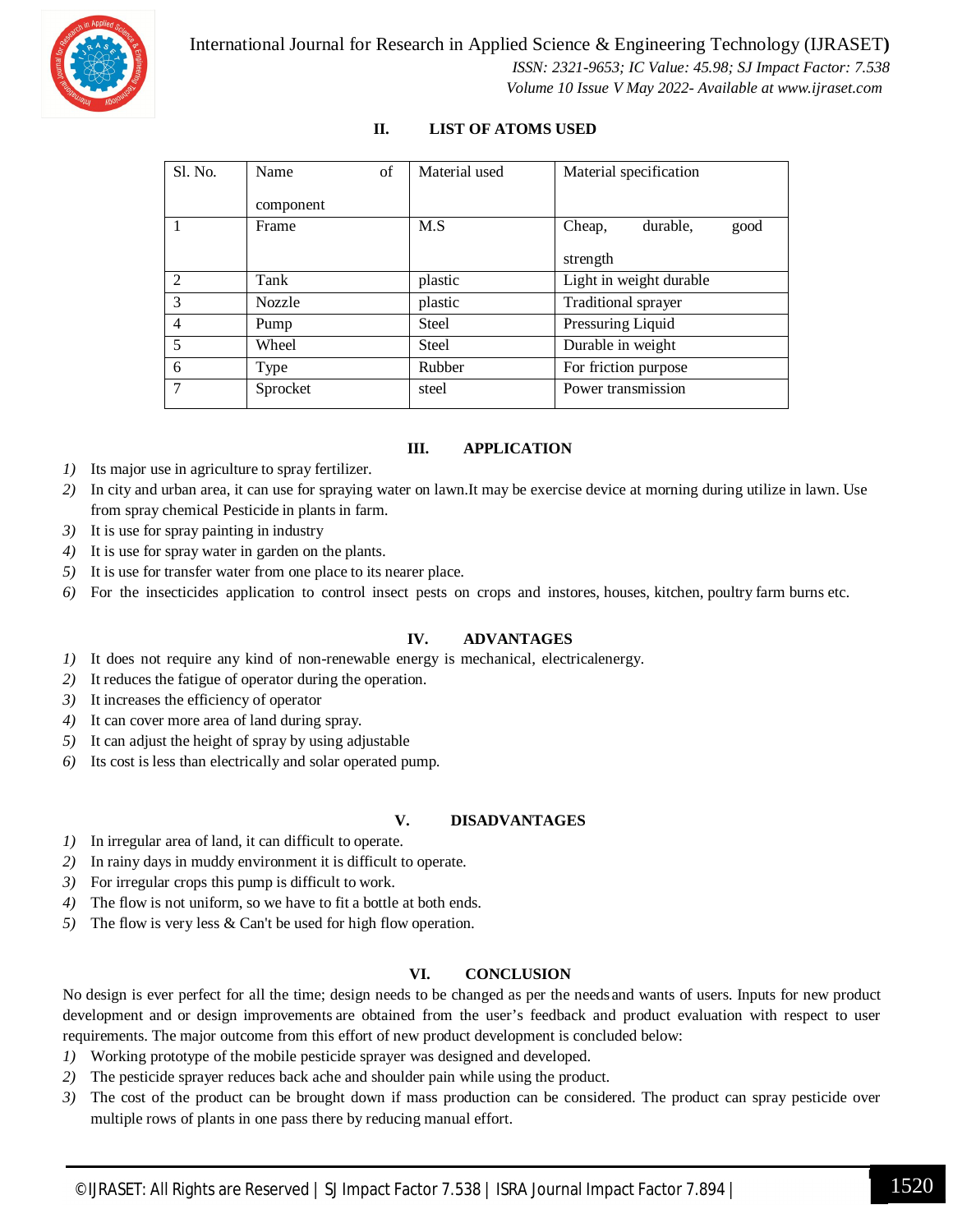International Journal for Research in Applied Science & Engineering Technology (IJRASET**)**



 *ISSN: 2321-9653; IC Value: 45.98; SJ Impact Factor: 7.538*

 *Volume 10 Issue V May 2022- Available at www.ijraset.com*

#### **REFERENCES**

- [1] Deshpande, S.V. 2017 Agricultural Reciprocating Multi Sprayer 7th InternationalConferece on Recent In Trends in Engineering, Science & Management ICRTESM- 17, ISB: 978- 93-86171-12-2. Khurmi, R.S. 2005. Text Book of Machine Design, Eurasia publishing house (pvt.) ltd. ram nagar, new delhi-110 055.
- [2] SharmaD.N and Mukesh S. Farm machinery design principles and problems.SUNIKUMARJANI for JANIBROTHERS, New Delhi, 2010.
- [3] Shivaraja kumar. A , Parameswaramurthy. D, IIJME, Volume 2, Issue 6, June 2014, DESIGN AND DEVELOPMENT OF WHEEL AND PEDAL OPERATED SPRAYER